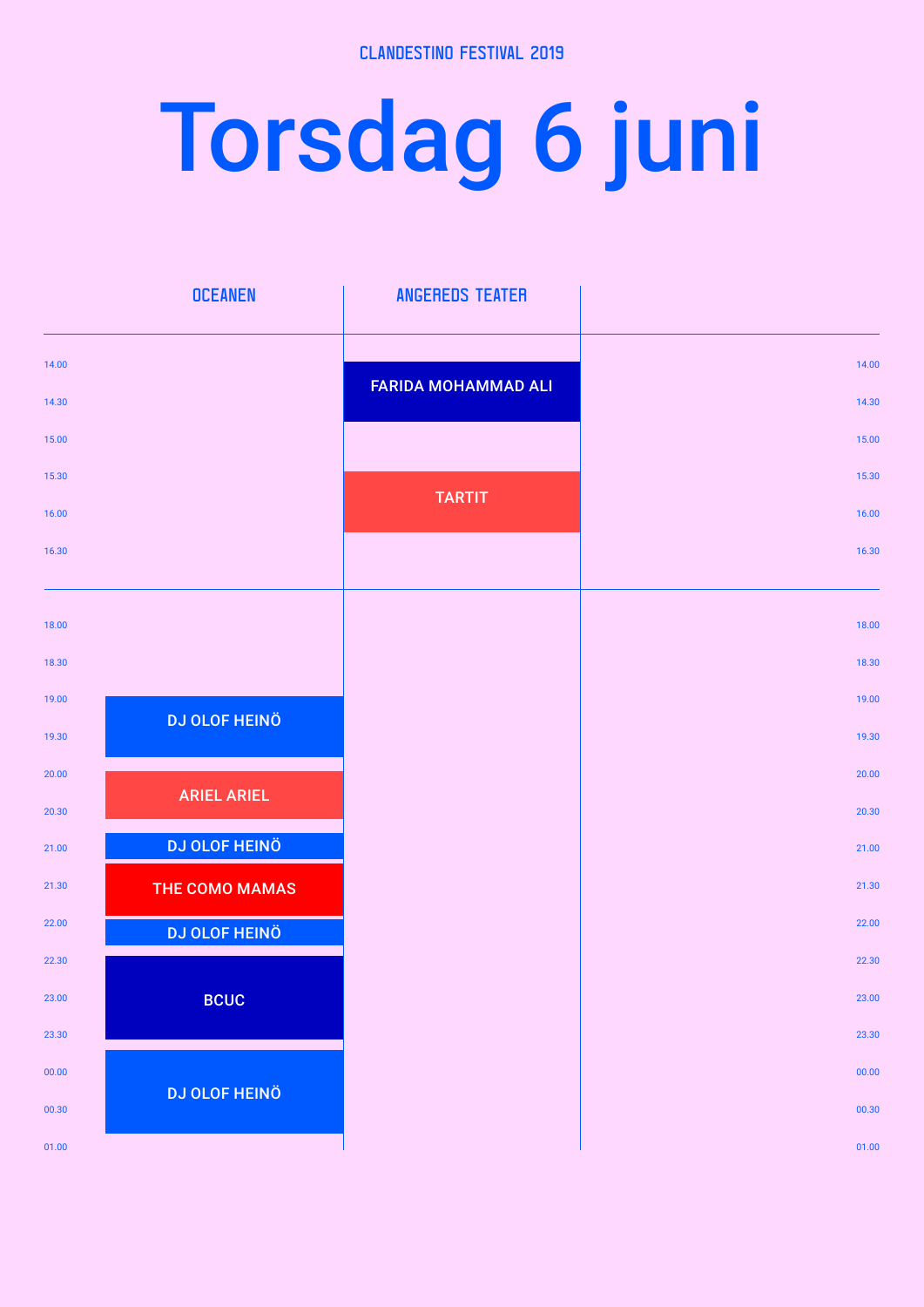## Fredag 7 juni

|                | <b>OCEANEN</b>                                                   | <b>STORA TEATERN</b>                                      | <b>FOLK</b>             |                |
|----------------|------------------------------------------------------------------|-----------------------------------------------------------|-------------------------|----------------|
|                |                                                                  |                                                           |                         |                |
|                |                                                                  |                                                           |                         |                |
| 17.00          |                                                                  |                                                           |                         | 17.00          |
| 17.30          |                                                                  |                                                           |                         | 17.30          |
| 18.00          |                                                                  | <b>TRADE COLLECTIVE</b>                                   |                         | 18.00          |
| 18.30          |                                                                  |                                                           |                         | 18.30          |
| 19.00          |                                                                  | EL SISTEMA, JOSÉ GONZÁLEZ,<br><b>MARIAM THE BELIEVER,</b> |                         | 19.00          |
| 19.30          | <b>TRADE COLLECTIVE</b>                                          | <b>EL PERRO DEL MAR</b>                                   |                         | 19.30          |
| 20.00          |                                                                  |                                                           |                         | 20.00          |
| 20.30          |                                                                  |                                                           |                         | 20.30          |
| 21.00          | <b>DJ RAPH</b>                                                   | <b>BONGA</b>                                              |                         | 21.00          |
| 21.30          |                                                                  |                                                           |                         | 21.30          |
| 22.00          | <b>KAMPIRE</b><br><b>NYEGE NYEGE SHOW CASE</b>                   |                                                           |                         | 22.00          |
| 22.30          |                                                                  |                                                           |                         | 22.30          |
| 23.00          | <b>JAY MITTA</b><br><b>NYEGE NYEGE SHOW CASE</b>                 |                                                           |                         | 23.00          |
| 23.30          |                                                                  |                                                           |                         | 23.30          |
| 00.00          | <b>BAMBA PANA &amp; MAKAVELI</b><br><b>NYEGE NYEGE SHOW CASE</b> |                                                           | <b>TRADE COLLECTIVE</b> | 00.00          |
| 00.30          |                                                                  |                                                           |                         | 00.30          |
| 01.00          |                                                                  |                                                           |                         | 01.00          |
| 01.30<br>02.00 |                                                                  |                                                           | <b>KELMAN DURAN</b>     | 01.30<br>02.00 |
| 02.30          |                                                                  |                                                           |                         | 02.30          |
| 03.00          |                                                                  |                                                           | <b>TRADE COLLECTIVE</b> | 03.00          |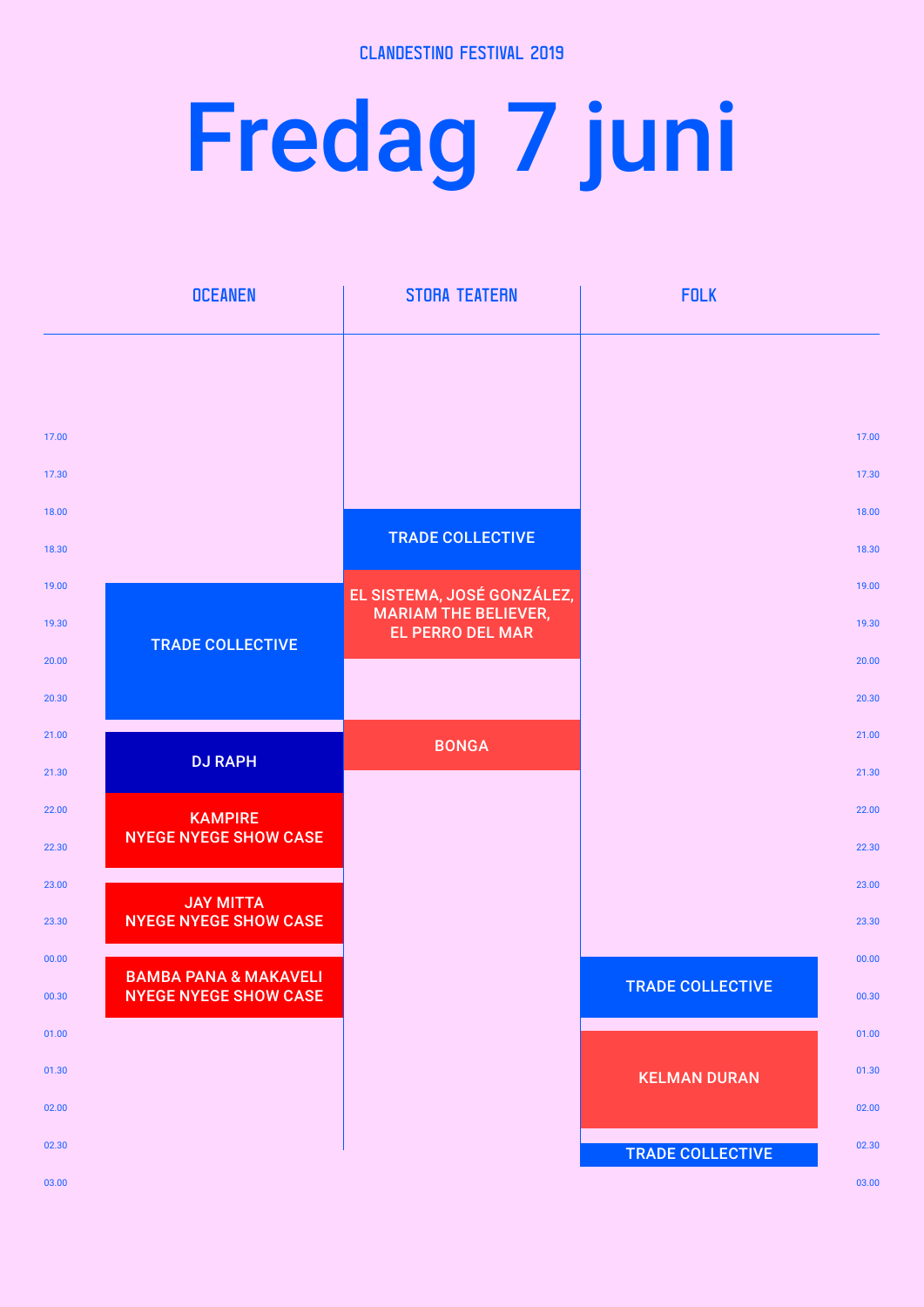## Lördag 8 juni

|       | <b>MUSIKENS HUS</b>     | VÄRLDSKULTURMUSEET   | <b>OCEANEN</b> |       |
|-------|-------------------------|----------------------|----------------|-------|
| 14.00 |                         |                      |                | 14.00 |
| 14.30 |                         |                      |                | 14.30 |
| 15.00 |                         |                      |                | 15.00 |
| 15.30 |                         | <b>LES SŒURS HIÉ</b> |                | 15.30 |
| 16.00 |                         |                      |                | 16.00 |
| 16.30 |                         |                      |                | 16.30 |
|       |                         |                      |                |       |
| 18.00 |                         |                      |                | 18.00 |
| 18.30 |                         |                      |                | 18.30 |
| 19.00 |                         |                      |                | 19.00 |
| 19.30 | <b>TRADE COLLECTIVE</b> |                      |                | 19.30 |
| 20.00 |                         |                      |                | 20.00 |
| 20.30 | <b>DJ RAPH</b>          |                      |                | 20.30 |
| 21.00 |                         |                      |                | 21.00 |
| 21.30 | <b>OZZY</b>             |                      |                | 21.30 |
| 22.00 | <b>BAMBII</b>           |                      | <b>GIDGE</b>   | 22.00 |
| 22.30 | <b>BBYMUTHA</b>         |                      |                | 22.30 |
| 23.00 | <b>BAMBII</b>           |                      |                | 23.00 |
| 23.30 |                         |                      |                | 23.30 |
| 00.00 | <b>CÜNEYT SEPETÇI</b>   |                      |                | 00.00 |
| 00.30 | <b>BAMBII</b>           |                      |                | 00.30 |
| 01.00 | <b>BAD GYAL</b>         |                      |                | 01.00 |
| 01.30 | <b>TRADE COLLECTIVE</b> |                      |                | 01.30 |
| 02.00 |                         |                      |                | 02.00 |